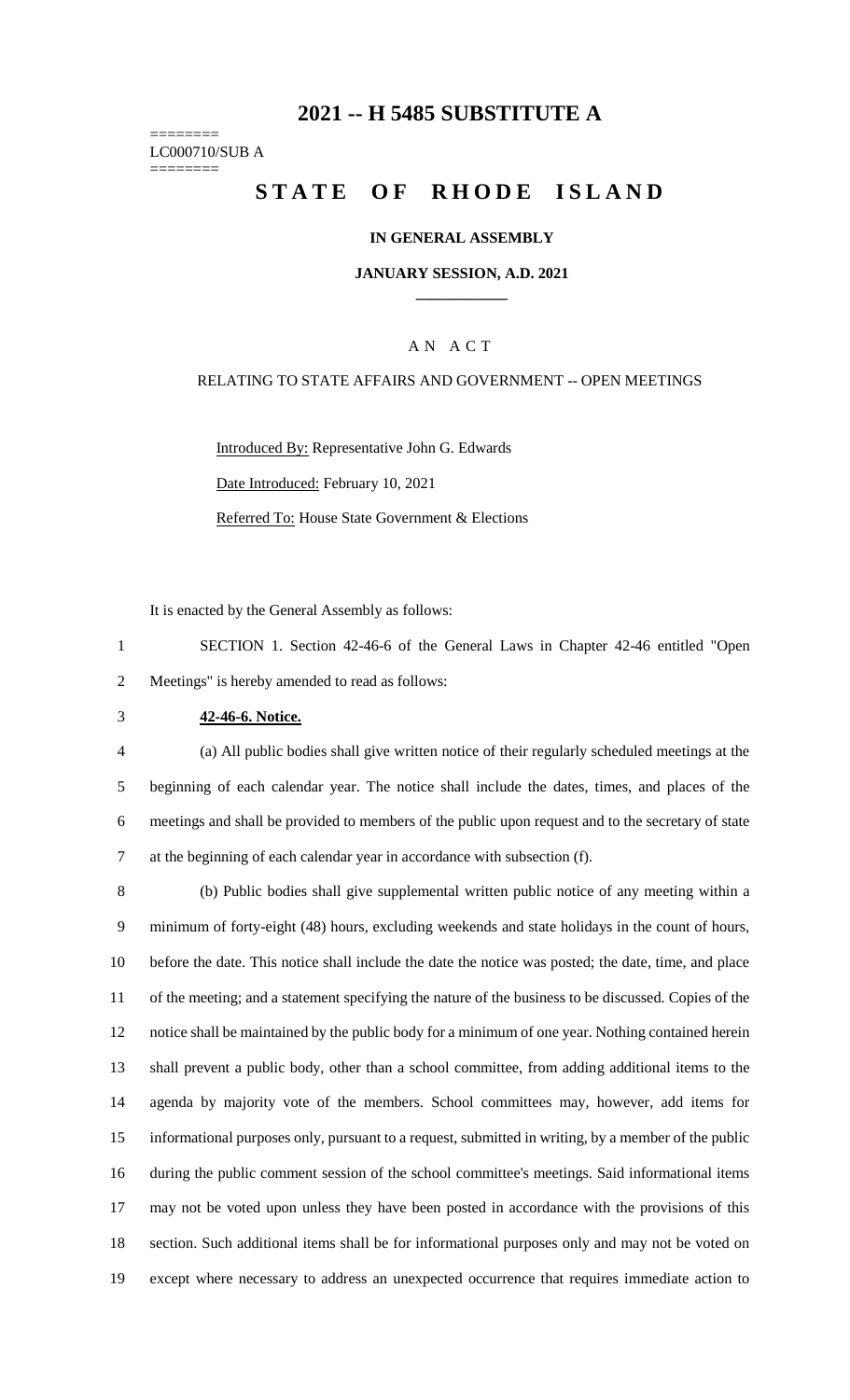protect the public or to refer the matter to an appropriate committee or to another body or official.

 (c) Written public notice shall include, but need not be limited to, posting a copy of the notice at the principal office of the public body holding the meeting, or if no principal office exists, at the building in which the meeting is to be held, and in at least one other prominent place within the governmental unit, and electronic filing of the notice with the secretary of state pursuant to subsection (f); however, nothing contained herein shall prevent a public body from holding an emergency meeting, upon an affirmative vote of the majority of the members of the body when the meeting is deemed necessary to address an unexpected occurrence that requires immediate action to protect the public. If an emergency meeting is called, a meeting notice and agenda shall be posted as soon as practicable and shall be electronically filed with the secretary of state pursuant to subsection (f) and, upon meeting, the public body shall state for the record and minutes why the matter must be addressed in less than forty-eight (48) hours in accordance with subsection (b) of this section and only discuss the issue or issues that created the need for an emergency meeting. Nothing contained herein shall be used in the circumvention of the spirit and requirements of this chapter.

 (d) Nothing within this chapter shall prohibit any public body, or the members thereof, from responding to comments initiated by a member of the public during a properly noticed open forum even if the subject matter of a citizen's comments or discussions were not previously posted, provided such matters shall be for informational purposes only and may not be voted on except where necessary to address an unexpected occurrence that requires immediate action to protect the public or to refer the matter to an appropriate committee or to another body or official. Nothing contained in this chapter requires any public body to hold an open-forum session to entertain or respond to any topic nor does it prohibit any public body from limiting comment on any topic at such an open-forum session. No public body, or the members thereof, may use this section to circumvent the spirit or requirements of this chapter.

 (e) A school committee may add agenda items not appearing in the published notice required by this section when the item(s) added are for the purposes of discussion only and not for 28 the purpose of voting upon that item(s), under the following conditions:

 (1) The revised agenda is electronically filed with the secretary of state pursuant to subsection (f), and is posted on the school district's website and the two (2) public locations required by this section at least forty-eight (48) hours in advance of the meeting in accordance with subsection (b) of this section;

 (2) The new agenda items were unexpected and could not have been added in time for newspaper publication;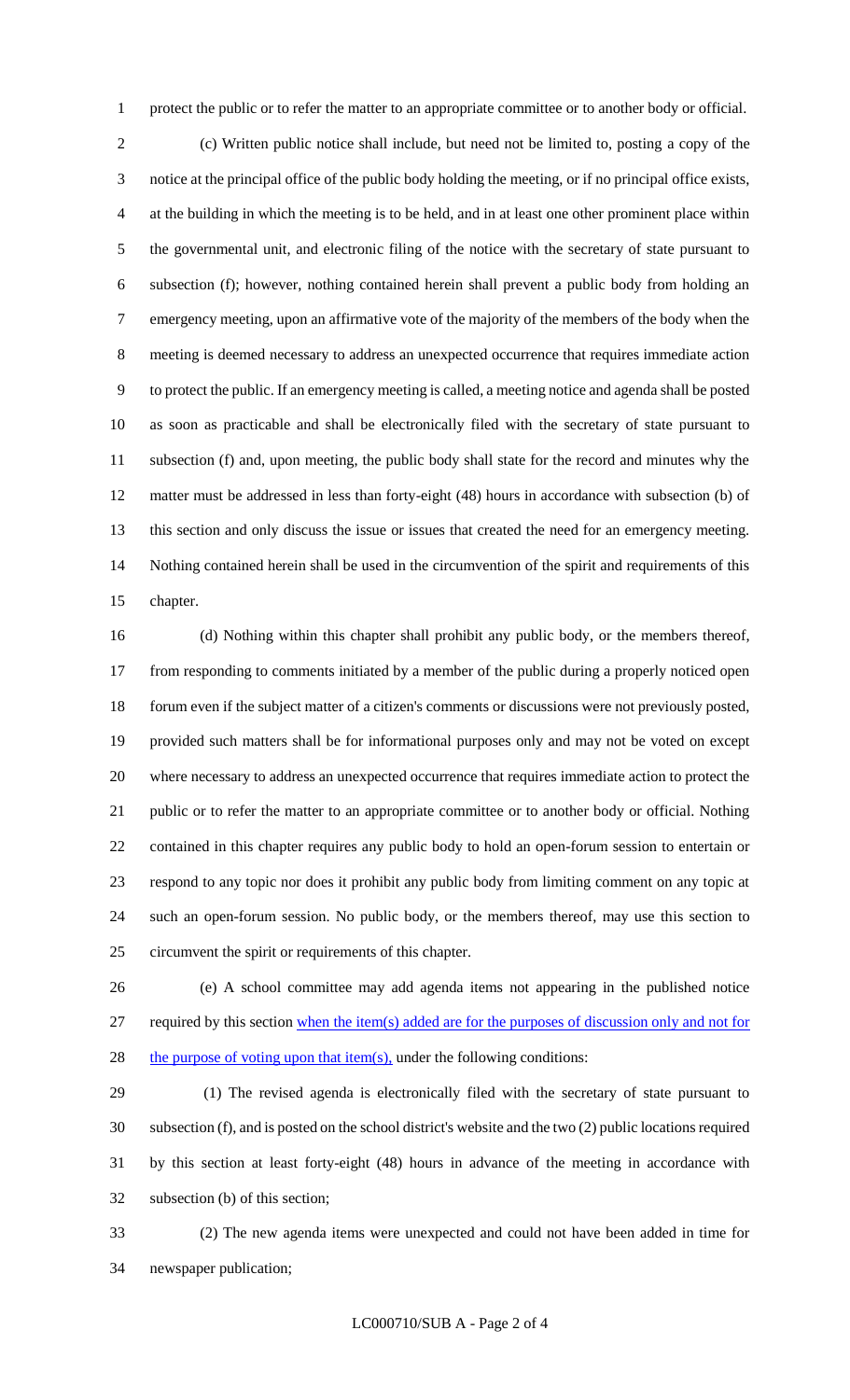(3) Upon meeting, the public body states for the record and minutes why the agenda items could not have been added in time for newspaper publication and need to be addressed at the meeting;

 (4) A formal process is available to provide timely notice of the revised agenda to any person who has requested that notice, and the school district has taken reasonable steps to make the public aware of this process; and

 (5) The published notice shall include a statement that any changes in the agenda will be posted on the school district's website and the two (2) public locations required by this section and will be electronically filed with the secretary of state at least forty-eight (48) hours in advance of the meeting in accordance with subsection (b) of this section.

 (f) All notices required by this section to be filed with the secretary of state shall be electronically transmitted to the secretary of state in accordance with rules and regulations that shall be promulgated by the secretary of state. This requirement of the electronic transmission and filing of notices with the secretary of state shall take effect one year after this subsection takes effect.

 (g) If a public body fails to transmit notices in accordance with this section, then any aggrieved person may file a complaint with the attorney general in accordance with § 42-46-8.

SECTION 2. This act shall take effect upon passage.

======== LC000710/SUB A ========